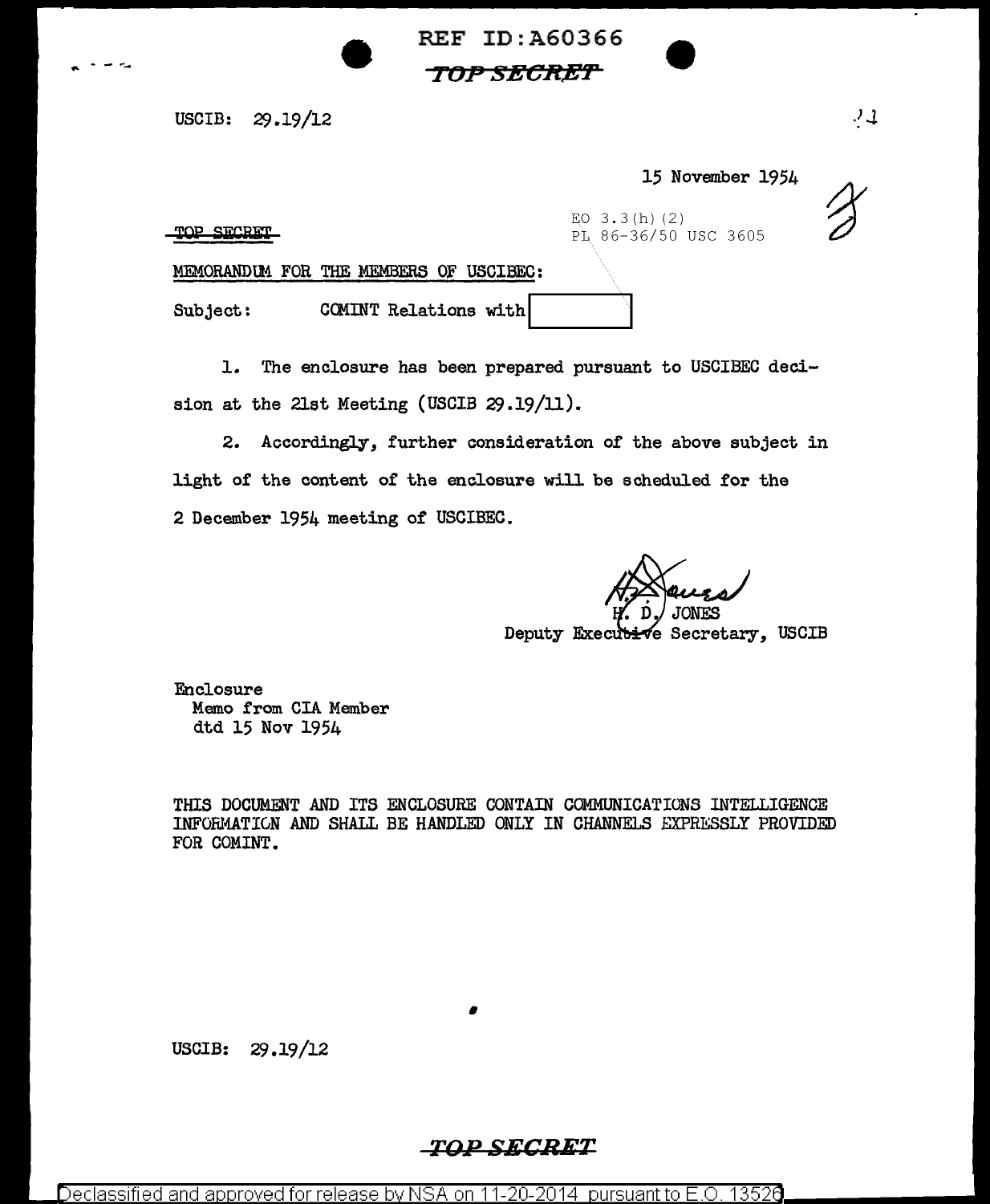$R = \text{ID: A6036}$ **'f'OP SBCR-ET** /EO 3. 3 ( h) ( 2) PL 86-36/50 USC 3605

15 NOV 1954

MEMORANDUM FOR THE MEMBERS OF USCIBEC: SUBJECT: Proposed COMINT Relations with REFERENCES: (a) USCIB 29.19/1 dated 3 September 1954

<del>SECRET</del>

(b) USCIB  $29.19/7$  dated 19 October 1954

 $(c)$  USCIB 29.19/8 dated 27 October 1954

1. In accordance with paragraph/ $3/$ of reference (c), the subject problem has been reviewed in conference by representatives of CIA, State, NSA, and the Air Force.

2. The discussion emphasized the need for training on the part of the embryonic  $\vert$  service. CIA representatives stated that considerable training would be required in order to make the proposal worthwhile. The CIA member agreed to present to USCIBEC a more particularized statement on this point than that contained in reference (a). NSA representatives agreed to prepare a statement of the degree of training and information which NSA would recommend for release to the

3. The CIA member therefore desires to re-submit reference (a), and to substitute the attachment for sub-paragraphs 5a and 5d thereof.

> (Signed) HUNTINGTON D. SHELDON CIA Member

Enclosure with USCIB 29.19/12 dtd 15 Nov 1954.

## *TQ..DSECRET*